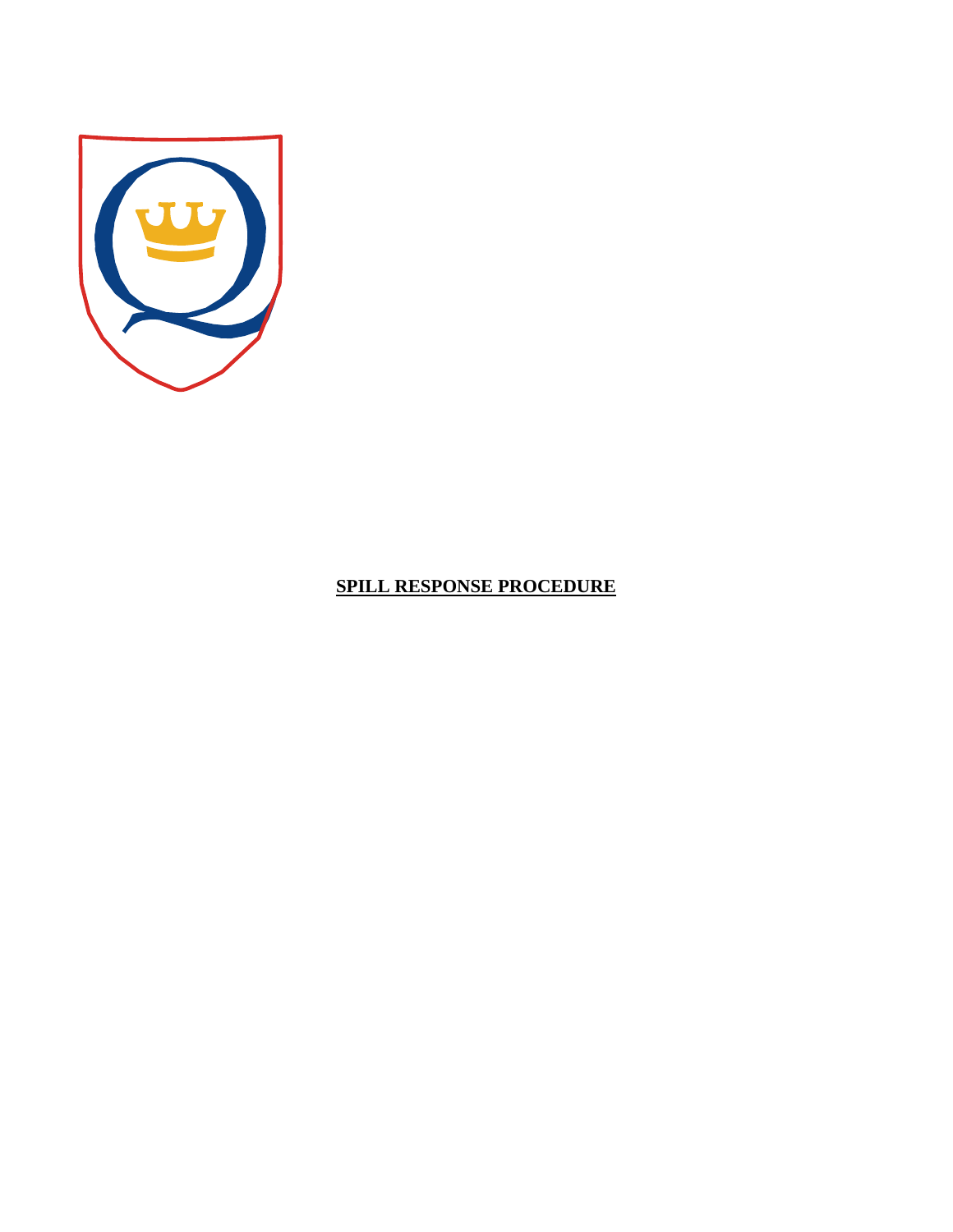

This document outlines emergency spill response procedures as part of the overall Queen's University Emergency Plan. The procedures have been prepared in accordance with the National Fire Prevention Association (NFPA) Guidelines, the Canadian Nuclear Safety Commission, Ministry of Labour and the Ministry of the Environment statutes and regulations.

The Joint Health & Safety Committees (JHSC) endorse the spill response program. Queen's Senior Administration requires students, staff, faculty and visitors to comply with this program.

The Department of Environmental Health and Safety will supply expertise and equipment to the University community to minimize the effect of spills. A HazMat Team works under the coordination of the Department of Environmental Health and Safety and in conjunction with Queen's Campus Security, Physical Plant Services and off campus authorities. The HazMat Team is contacted through the Department of Environmental Health and Safety.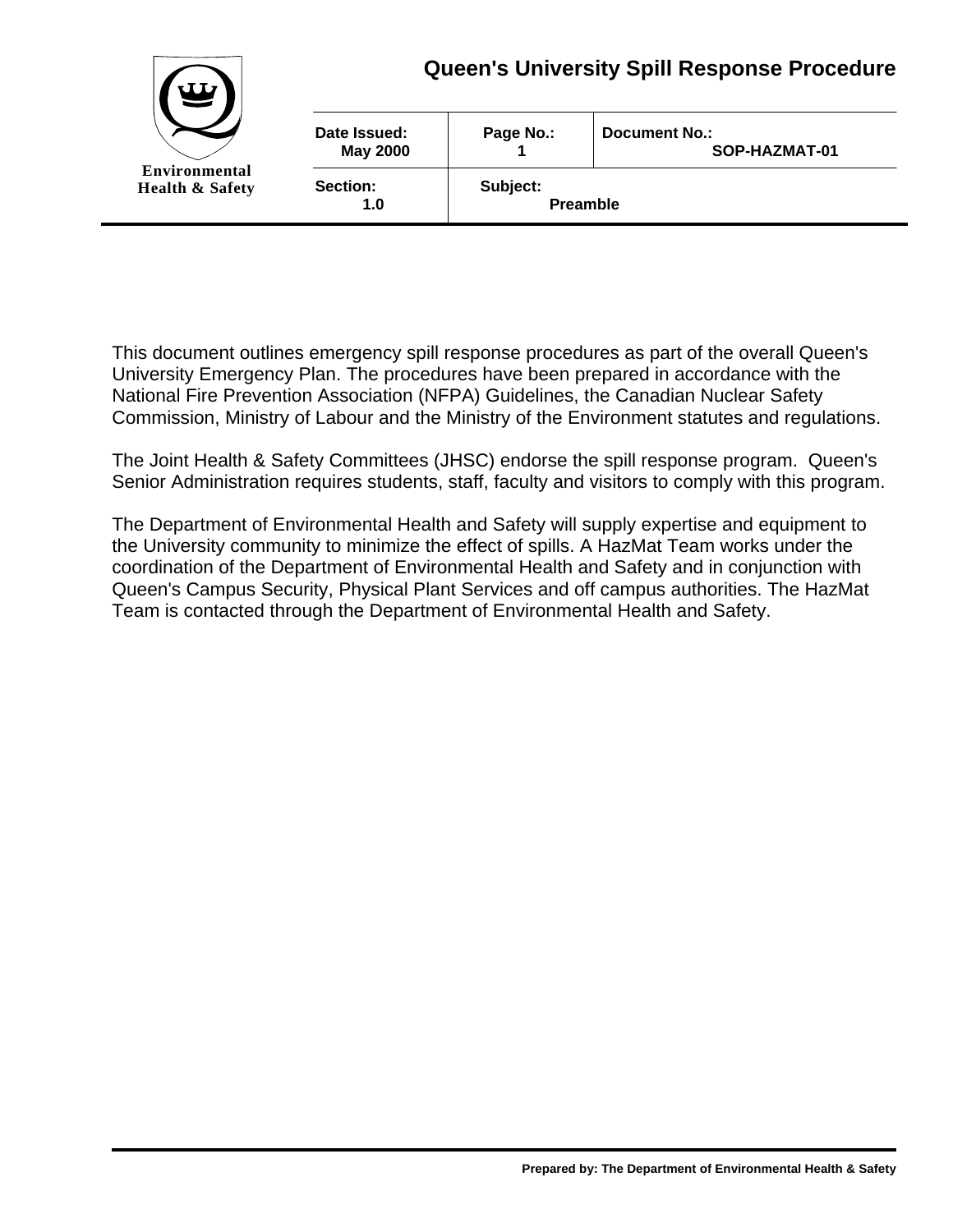

The range and quantity of hazardous substances used in laboratories and the work site requires preplanning to prevent accidental spills and to respond safely to a spill, should it occur. Under Queen's University policy and procedures, the responsibility for the safe handling, use, storage and disposal of hazardous materials rests with the user of the materials. Queen's supervisors are responsible for implementing these procedures. Furthermore each laboratory or work site must have in place emergency procedures to address accidental releases of hazardous materials. Spill response information is also included in Laboratory Safety Manuals and on instructional posters in laboratories and work sites on campus.

Employees are qualified to clean up spills that are "incidental and/or minor", since they are expected to be familiar with the hazards of the materials they normally work with. The employee's supervisor must ensure that the proper training occurs. An "incidental and/or minor" spill is defined as a spill that does not pose a significant safety or health hazard to employees or students in the immediate vicinity, does not pose a significant threat to the environment and does not have the potential to become an emergency within a short time frame. If the spill exceeds the scope of the employee's experience, training, equipment or willingness to respond, the employee must follow the appropriate procedures to obtain assistance.

Emergency assistance for large spills and spills that pose an immediate threat to health, safety or the environment is provided by the Queen's HazMat Team or an outside agency. Large spills or spills that pose an immediate threat to health, safety and environment are defined as those that have become an emergency situation. In these cases, the employee is subjected to conditions exceeding the "normal" exposure to a chemical or material, or the employee is overwhelmed above their level of experience, training or equipment.

In general, prevention is the best method for dealing with spills in the laboratory or at the work site. These spill procedures and the presence of a HazMat Team on the Queen's campus should not replace the establishment of, and adherence to, safe work practices.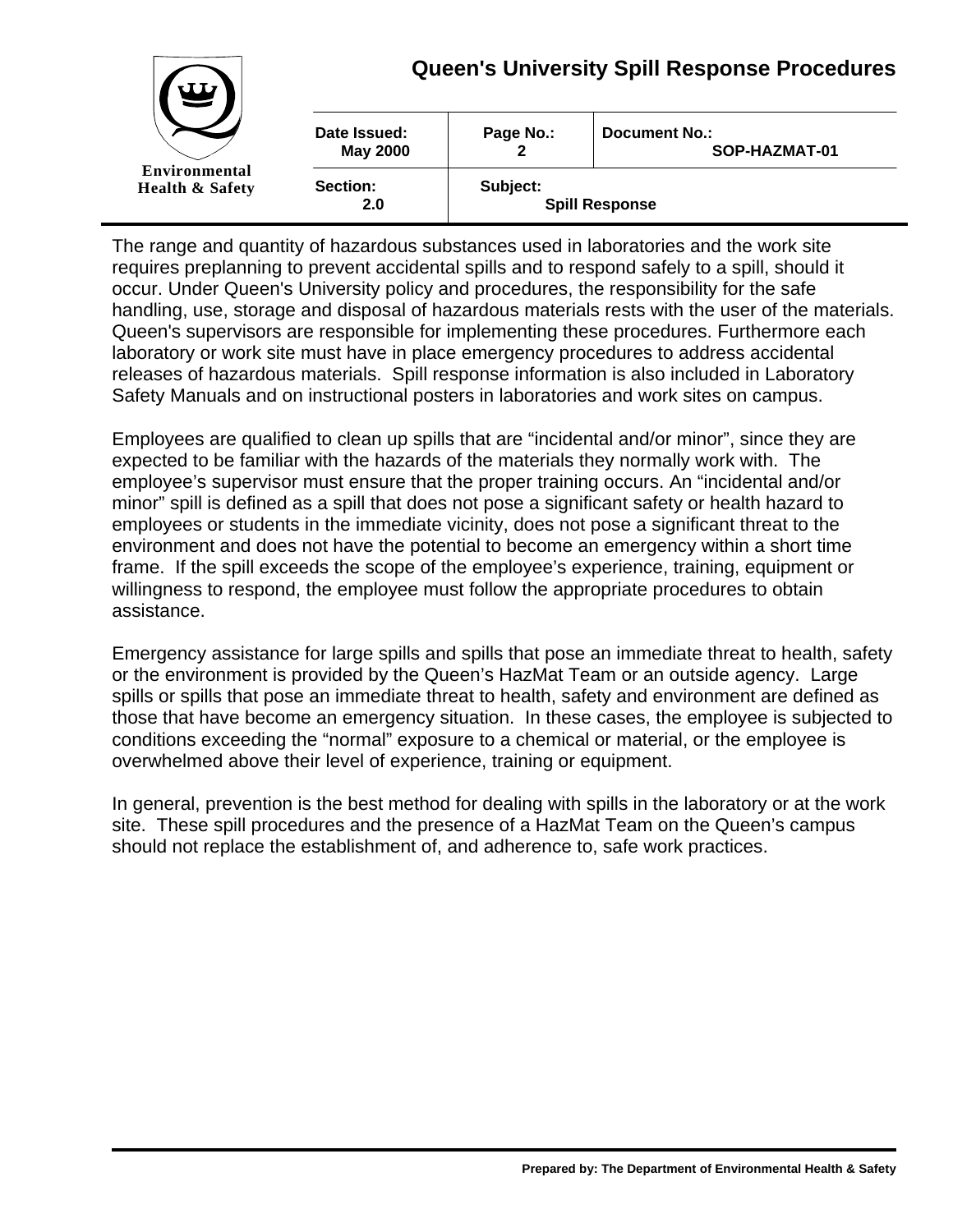

#### **3.1 Responsibilities of Principal Investigators and Supervisors**

Obtain, review and make available Material Safety Data Sheets (MSDS) for the materials present in the laboratory or at the work site.

Ensure that sufficient quantities and appropriate types of spill control materials, as prescribed in the MSDS, are available to contain and clean up a minor spill. Call the Department of Environmental Health and Safety (Ext. 32999) for advice and recommendations.

Ensure that any required personal protective equipment (e.g. eyewear or gloves) is available.

Ensure that spill control materials are located in a readily accessible location, close to the area where chemicals are stored and used.

Ensure that students and employees are familiar with the materials used and stored in the laboratory or work site and the spill procedures to be used in the event of an incident.

Record information regarding any spills using the Spill Report Form available from the Departmental Safety Officer. Completed forms must be submitted to the Department of Environmental, Health & Safety and the appropriate JHSC within 3 days of the spill.

Investigate the causes of minor spills and ensure appropriate follow-up is conducted.

#### **3.2 Responsibilities of University Employees and Students**

Review the Department Safety Manual. Always be aware of emergency contact numbers, eye wash fountains and emergency showers, as well as emergency exits and evacuation routes and procedures.

Be familiar with the properties and hazards of the materials in the laboratory and work site. This involves reviewing the MSDS and being familiar with the MSDS location.

Before beginning work with a chemical, be aware of its hazards and the use of the appropriate personal protective equipment. Ensure that a spill procedure is in place and that appropriate spill control material is available in the laboratory or work site.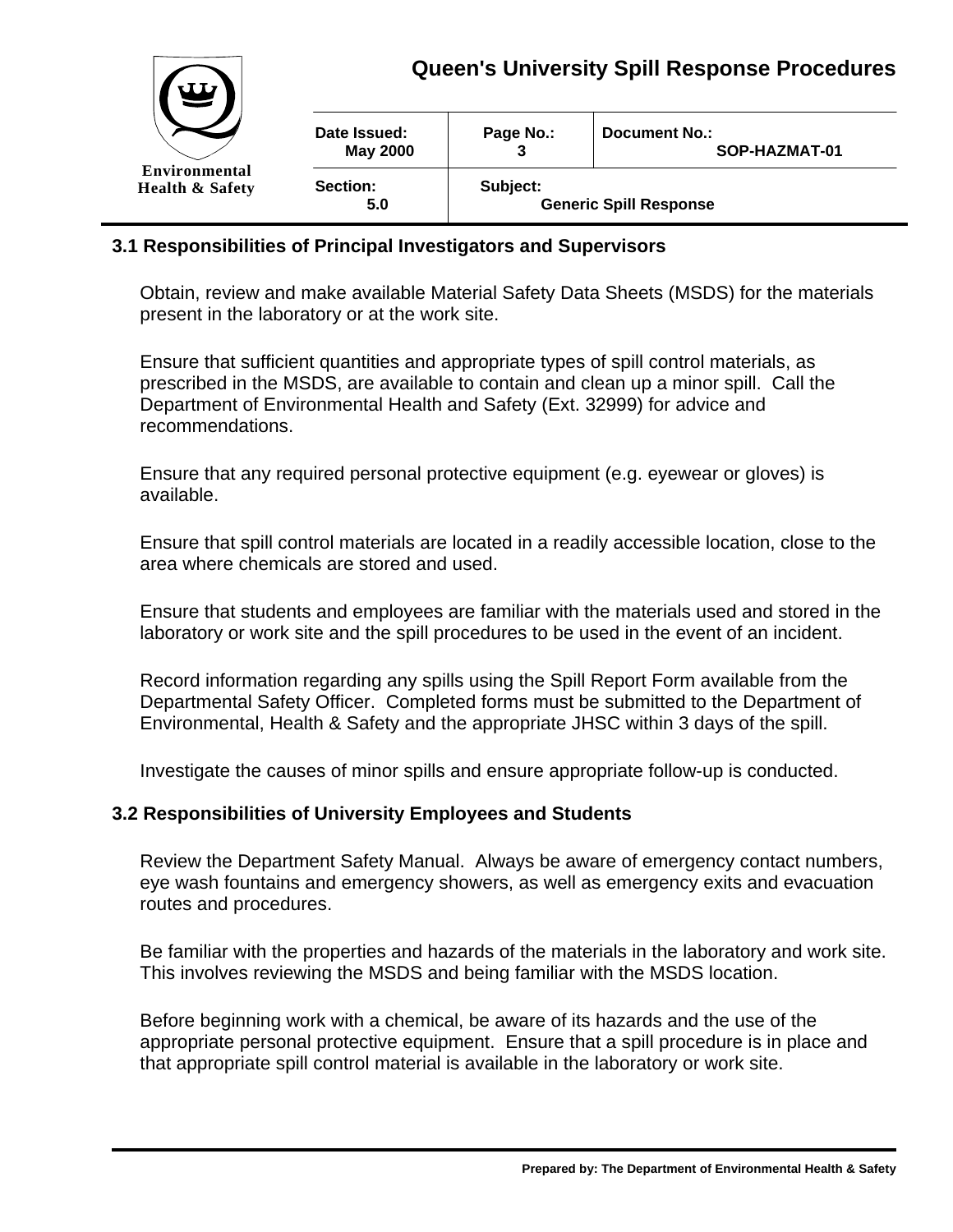

Ensure proper reporting procedures are followed in the event of a spill.

## **3.3 Responsibilities of Safety Officers**

Ensure spill procedures have been established in each laboratory and work site.

Inspect laboratories and work sites to ensure appropriate spill control materials are available, based on the nature of the chemical or material being used or stored.

Ensure that staff, faculty and students are aware of the proper reporting procedures and that they are followed for each spill.

### **3.4 Responsibilities of the Department of Environmental, Health & Safety**

Provide appropriate advice and guidance to ensure compliance with legal requirements under health, safety and environmental legislation.

Provide advice to Principal Investigators to assist them in setting up proper emergency response protocols.

Provide in-house training on required spill response procedures to the Queen's community.

Provide an efficient and effective response to hazardous spills when needed.

Maintain and lead the HazMat Team and establish, coordinate and elicit emergency response from outside agencies when required.

### **3.5 Responsibilities of the Emergency Response Centre**

Record and communicate appropriate and accurate reported incident information to the Department of Environmental, Health and Safety and, if necessary, to the Kingston Fire Department.

#### **3.6 Responsibilities of Joint Health & Safety Committees**

Aid in the investigation of a spill in their area of jurisdiction, when required.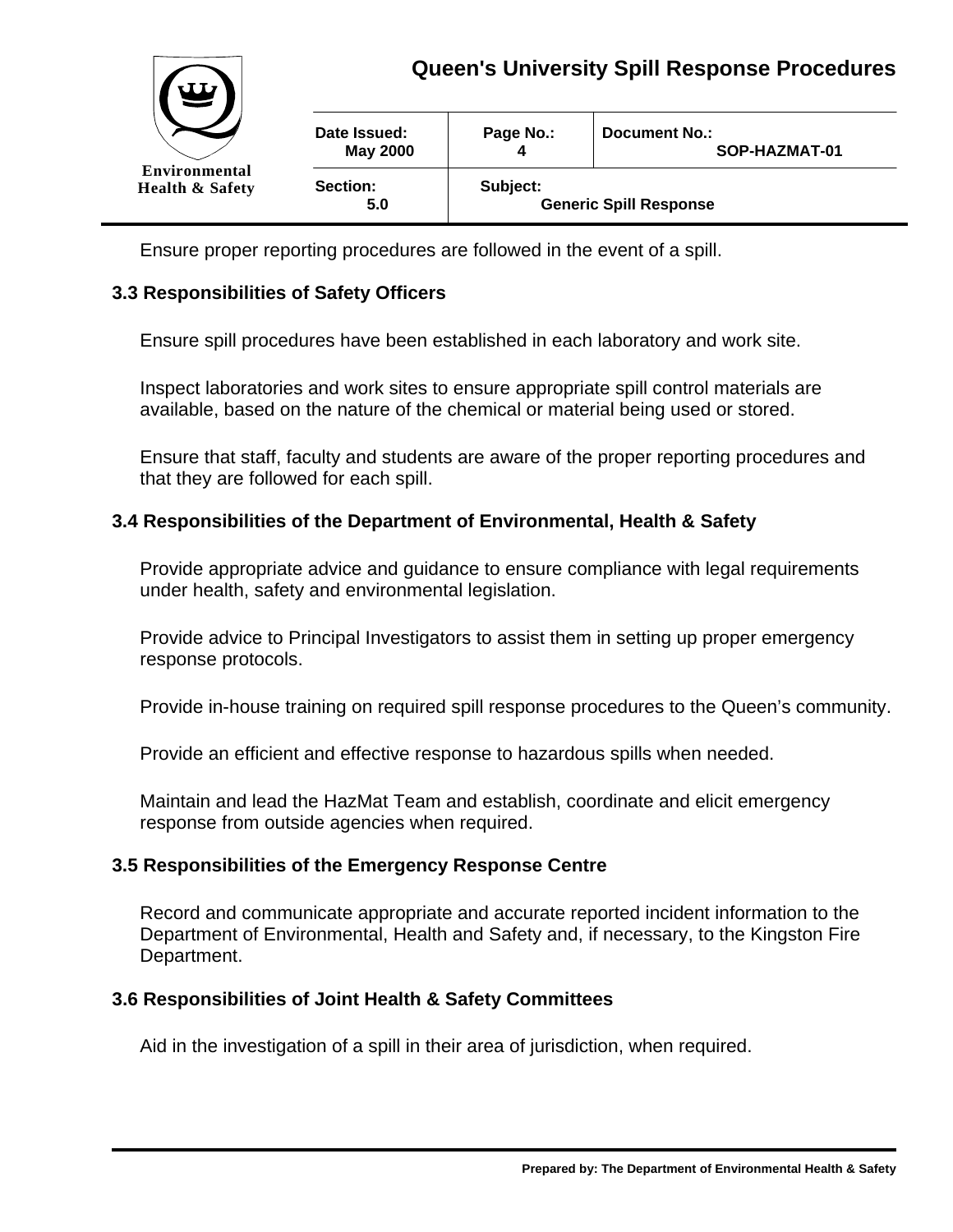

Review Spill Report Forms and recommend appropriate follow-up actions based on developing trends and root cause determinations.

The notification, building evacuation and spill reporting procedures outlined below apply to chemical, biological and radioactive spills on campus.

Specific clean-up procedures for small biological and radioactive spills are outlined in the "Biohazards Safety Manual" and the "Radiation Safety Policy and Procedures Manual" available from the Department of Environmental Health and Safety.

### **4.1 Minor spills that pose no immediate threat to health, safety or the environment:**

Work Site Employees:

Notify occupants in the immediate area of the spill.

Attend to any persons that may have been contaminated. Contaminated clothing must be removed immediately and appropriate first aid applied.

If a volatile flammable material is spilled, control any possible sources of ignition and ventilate the area.

Wear appropriate personal protective equipment for the material spilled and avoid breathing any vapour from the spill. **Be aware that the use of a respirator requires specialized training.** Never enter a contaminated atmosphere without respiratory protection or use a respirator without training. If respirator protection is required and no trained personnel are available, call the Department of Environmental Health and Safety (Ext. 32999).

Use appropriate spill control material to first contain and absorb the spill according to procedures previously obtained from the MSDS. Generally, loose spill control material should be distributed over the entire spill area, working from the outside, circling to the centre. This reduces the chance of splashing or spreading of the spill. Attention should be given to preventing the spilled material from entering drains (floor and sink).

For spills of acids and bases, use appropriate procedures (as obtained from MSDS) and material to contain, neutralize and absorb the material.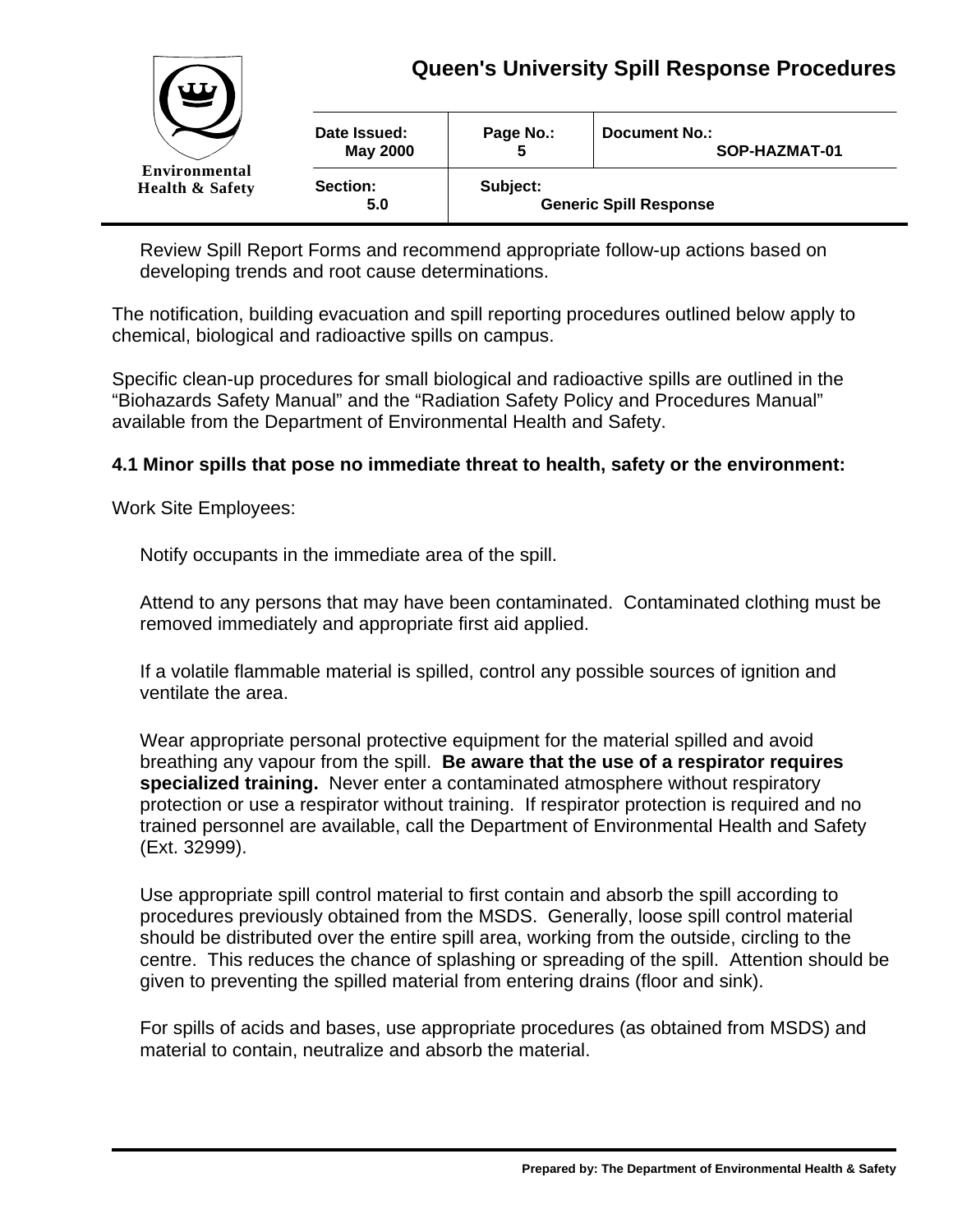

| W<br>=<br>Environmental<br><b>Health &amp; Safety</b> |                                 |                                           |                                |
|-------------------------------------------------------|---------------------------------|-------------------------------------------|--------------------------------|
|                                                       | Date Issued:<br><b>May 2000</b> | Page No.:<br>6                            | Document No.:<br>SOP-HAZMAT-01 |
|                                                       | Section:<br>5.0                 | Subject:<br><b>Generic Spill Response</b> |                                |

When the spilled materials have been absorbed, use a brush and scoop (spark-resistant if flammable material is involved) to place materials in an appropriate container. Store the container in a secure ventilated area.

Contact the Department of Environmental Health and Safety (Ext. 32999) for disposal instructions.

Decontaminate the surface where the spill occurred before allowing normal work activities to resume in the area.

Notify your immediate Supervisor or Principal Investigator.

Complete a Spills Report Form (available from the Departmental Safety Officer) and submit it to your Departmental Safety Officer and the Department of Environmental Health and Safety within 3 Days.

### **4.2 Large Spills or Spill of Unknown Material**

Work Site Employees:

Alert people in the immediate area

Leave the container in place to aid identification by the HazMat Team.

Control sources of ignition (if it is safe to do so)

Evacuate the immediate area, closing doors to the affected area on the way out.

Activate the Fire Alarm

Call Queen's ERC at Ext. 36111. ERC will contact Environmental Health and Safety to obtain assistance.

Notify the Principal Investigator and/or the Departmental Safety Officer and report with them to the HazMat Team near the main or designated entrance of the building.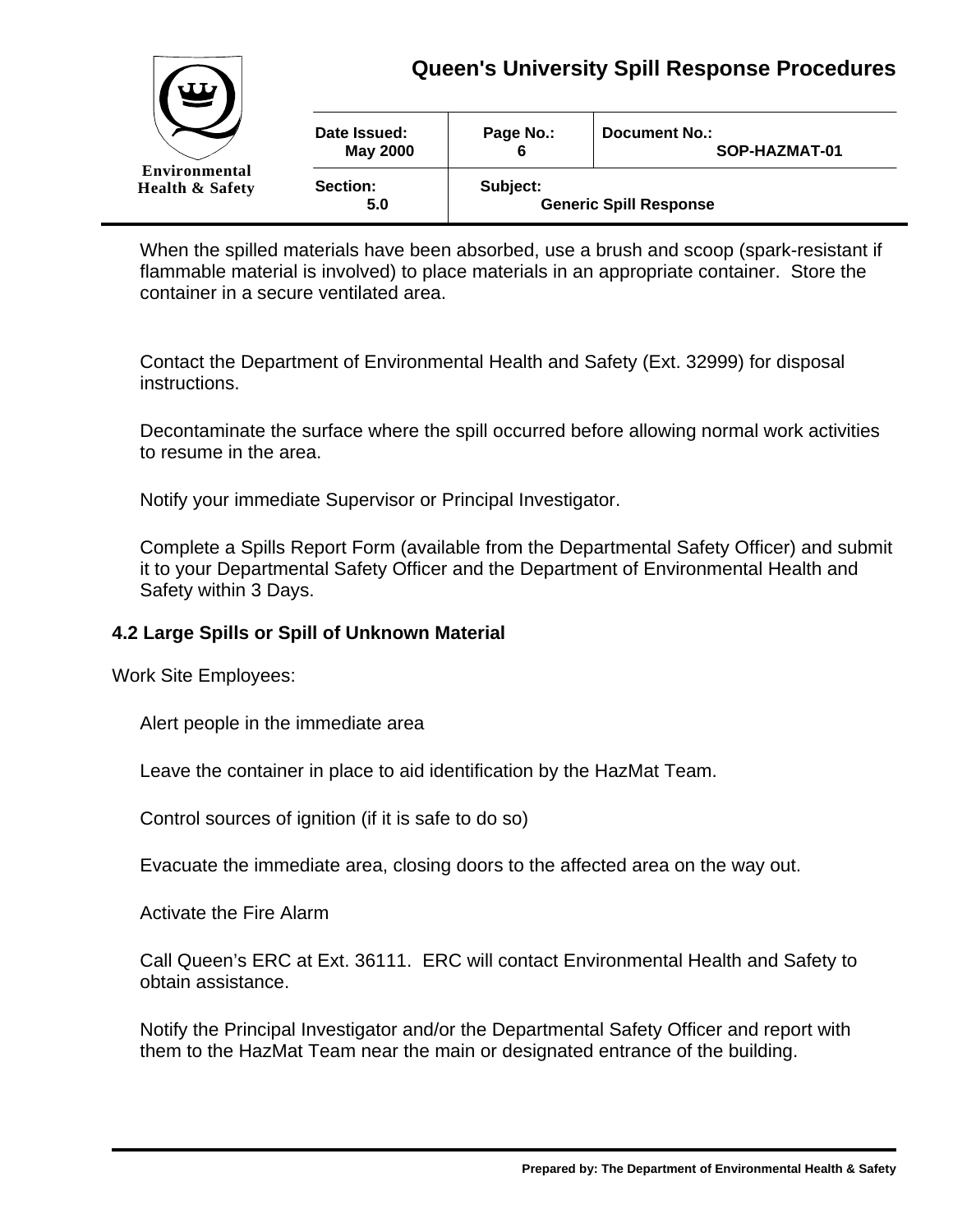

Environmental Health and Safety will notify the Chair of the appropriate Joint Health and Safety Committee to request their involvement in an investigation of the incident.

# **4.3 Spills that Pose an Immediate Threat to Health**

Work Site Employees

Evacuate the immediate area, leaving everything in place and closing doors to isolate the spill area.

Activate the Fire Alarm.

Call Queen's ERC at Ext. 36111. ERC will contact Environmental Health and Safety to obtain assistance.

Notify the Principal Investigator and/or the Departmental Safety Officer and report with them to the HazMat Team near the main or designated entrance to the building.

Environmental Health and Safety will notify the Chair of the appropriate Joint Health and Safety Committee to request their involvement in an investigation of the incident.

The following is a brief outline of the response that will be initiated by the Department of Environmental Health and Safety, in conjunction with the ERC, in a spill situation.

Call received by ERC (Ext. 36111).

Information recorded.

ERC contacts EH&S. Staff from EH&S will assess the magnitude of the spill at the scene. In most cases the Environmental, Safety & Hygiene Officer will be able to assist in providing appropriate information and will assist in the clean up of the spill.

Once EH&S has determined that the spill is of such a nature that a team approach is required, the HazMat Team will be contacted and will be provided with the information recorded.